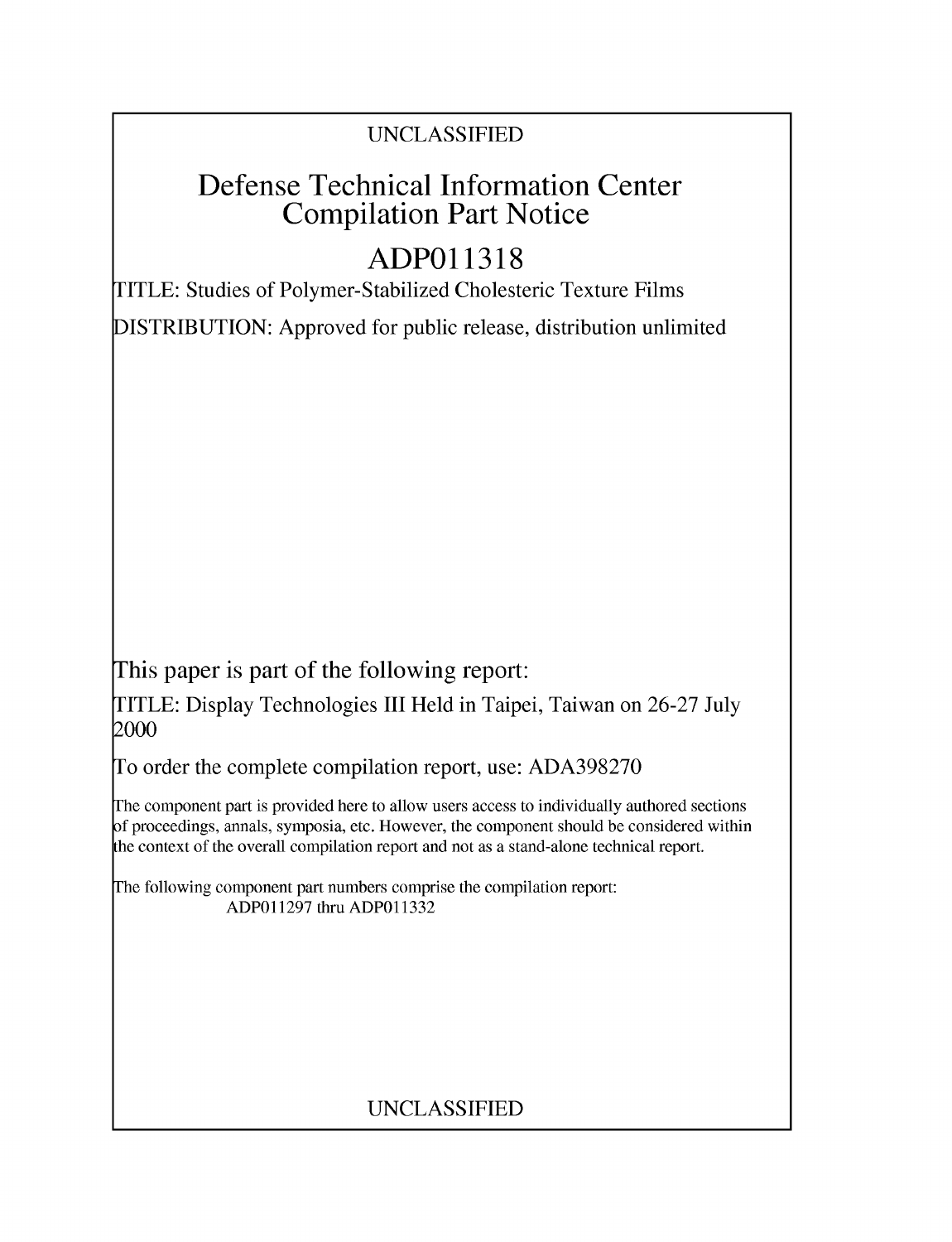### Studies of Polymer-Stabilizied Cholesteric texture films

Andy Ying-Guey Fuh<sup>a)</sup>, Chi-Yen Hung, Chi-Huang Lin, and Tsung-Chih Ko

#### Tainan, Taiwan 701, ROC

#### Department of Physics, National Cheng Kung University

#### ABSTRACT

We report the results obtained from the studies of polymer-stabilized cholesteric texture films. Two sets of samples were fabricated. The first set were fabricated by adding various ferroelectric liquid crystal (SmC\*) dopant concentrations in the mixtures. The second were fabricated using a dual-frequency liquid crystal. The experimental results obtained from the first set show that adding a small amount of SmC\* could significantly improve the cells' electro-optical (E-O) characteristics. Both the driving threshold voltage and the rise time were decreased, while the hysteresis width was increased. The result from the second set shows there exists a pronounced hysteresis effect in the transmission versus frequency curve at a given applied voltage. The hysteresis width is increasing as the applied voltage is increasing. A display mode is proposed based on this bistable feature.

Keywords **:** Cholesteric liquid crystal, ferroelectric liquid crystal, dual-frequency liquid crystal

#### 1. **INTRODUCTION**

Liquid crystal polymer dispersions have been studied intensively owing to their fundamental importance and potential use as displays and light modulating devices.<sup>1-9</sup> There are basically two types of liquid crystal polymer dispersions which have been reported so far. They are polymer-dispersed liquid crystal (PDLC) and polymer-stabilized cholesteric texture (PSCT) films. The polymer concentration is usually greater than 20% in the former system to confine LC's. In addition to its use in displays and light modulating devices, it can also be used as a Gaussian filter,<sup>10</sup> switchable gratings (both electrically<sup>11</sup> and optically<sup>12</sup>) The polymer concentration in PSCT films is usually below 10% for use in stabilizing the cholesteric texture LC structure in the cell. Because of its high polymer content, a PDLC film has an index-matching problem, which results in a limited view angle. This index-matching problem is eliminated in PSCT films, since the polymer concentration is low. As a result, PSCT films are haze-free at wide view angles in the clear mode, and are suitable for display applications.

Depending on the surface treatment of the glass substrates and on the pitch length of the cholesteric LC, we can fabricate three types of display devices for the PSCT films. Based on the mode of operation, they are classified into normal-mode (opaque in a field-off condition and clear in a field-on condition), reverse mode (clear in a field-off condition and opaque in a  $field$ -on condition) and color-reflective bistable mode.<sup>6,13-14</sup>

Usually, PSCT films are fabricated using a cholesteric LC, which is a mixture of a nematic LC and a chiral dopant. In this paper, we report the results obtained from the studies of two sets of PSCT normal-mode devices. One set was fabricated by adding various ferroelectric liquid crystal (SmC\*) dopant concentrations. The other set was fabricated using a dual-frequency nematic mixed with a chiral dopant. We then measured their electro-optical (E-O) characteristics. It was found in the first set samples that adding a small amount of SmC\* could improve the films' E-O characteristics significantly,

**<sup>a</sup>**Author to whom correspondence should be addressed (e-mail: andyfuh $@$ mail.ncku.edu.tw).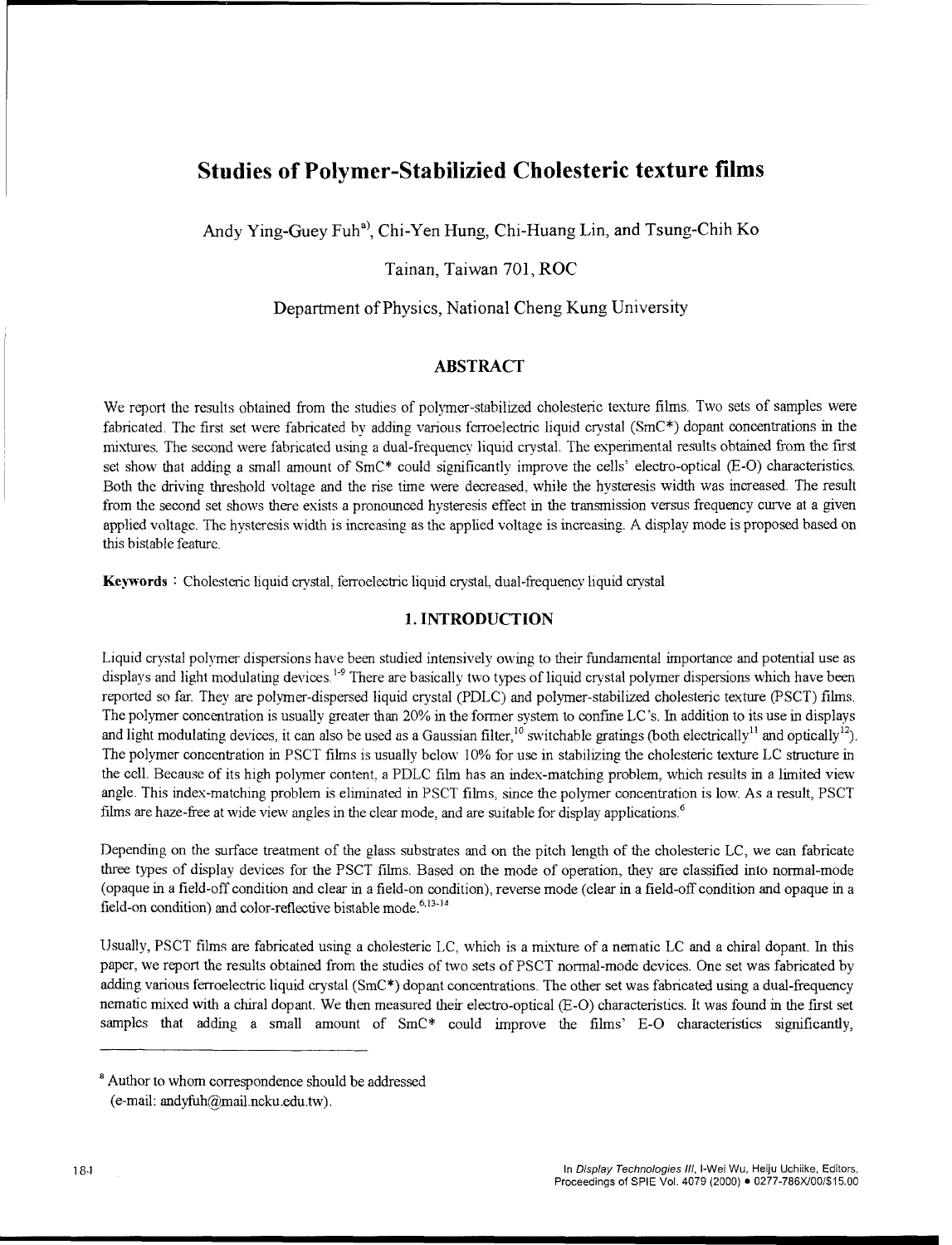such as the reduction of both the threshold driving voltage and rise-time, and the increase of the hysteresis width. The causes of such improvements were found to be due to the modification of the cells' polymer networks and the increase of fills' dielectric anisotropy with the addition of SmC<sup>\*</sup> in the mixture. For the second set, there exists a pronounced hysteresis effect in the transmission versus frequency curve at a given applied voltage. The hysteresis width is increasing as the driving voltage is increasing. A display mode is proposed using a dual-frequency PSCT device based on its bistable feature of the transmission versus frequency of the driving voltage.

#### 2. EXPERIMENTAL

Two sets of PSCT films were prepared in this expenment. The first set was fabricated as follows. The cholesteric LC used was a mixture of a nematic E48 (from E. Merck) with a chiral CB15 (E. Merck) by a weight ratio of 92.0:8.0%. A laboratory-synthesized monomerBis[6-(acryloyloxy)hexyloxy]-1,1'biphenylene  $(BAB-6) \sim 2.7$  wt% and a photoinitiator BME  $(\sim 10$  wt% of the monomer) were then added in the cholesteric LC mix ture. In a separated experiment, we have studied the dependence of this PSCT system on the monomer concentrati on. The result showed that the addition of  $\sim$ 2.7wt% of monomer gives the best E-O characteristic. The final mixtu re was then used to fabricate the first set PSCT cells with the addition of 0, 0.5, 1.0 and 1.5 times of SmC\* (CS -2003; from Chisso) as much as CB15. In the following, we are referring these set samples as the PSCT cells hay ing y-times  $SmC^*$  in the mixture with  $y=0$ , 0.5, 1.0 and 1.5.

The second set PSCT films were fabricated identically to the sample having 0-times SmC\* in the first set except for the nematic in the mixture (i.e. no SmC\* was added in the second set samples). In this set, the cholesteric LC used was a mixture of a dual-frequency nematic DF-02XX (Chisso) with CB15. Its dielectric anisotropy  $\Delta \varepsilon = \varepsilon_{\parallel} - \varepsilon_{\perp}$  as a function of frequency is plotted in Fig.1. Notably,  $\Delta \varepsilon$  is positive for  $f < f_c$ , and becomes negative for  $f > f_c$ . The crossover frequency  $f_c$ at T=25<sup>o</sup>C is ~1.1 KHz. It is also noted that no SmC\* was added in the second set samples.



Frequency(Hz)

Fig. **1:** Variation of the dielectric anisotropy of the dual-frequency nematic liquid crystal (DF-07XX) with respect to frequency (at room temperature). **f,** is the crossover frequency.

The sample cell used in this experiment was fabricated with two indium-tin-oxide (ITO) coated glass slides, separated by a  $12 \mu$  m plastic spacer. The surface of these glass substrates was cleaned without being further treated. The final mixture prepared as described above was vacuum filled into an empty cell. The filled cell was cured using a UV lamp provided by a Philips model 400/300s' metal halide lamp  $\sim$ 30minutes to form a sample. The UV intensity was about 3mw/cm<sup>2</sup>. During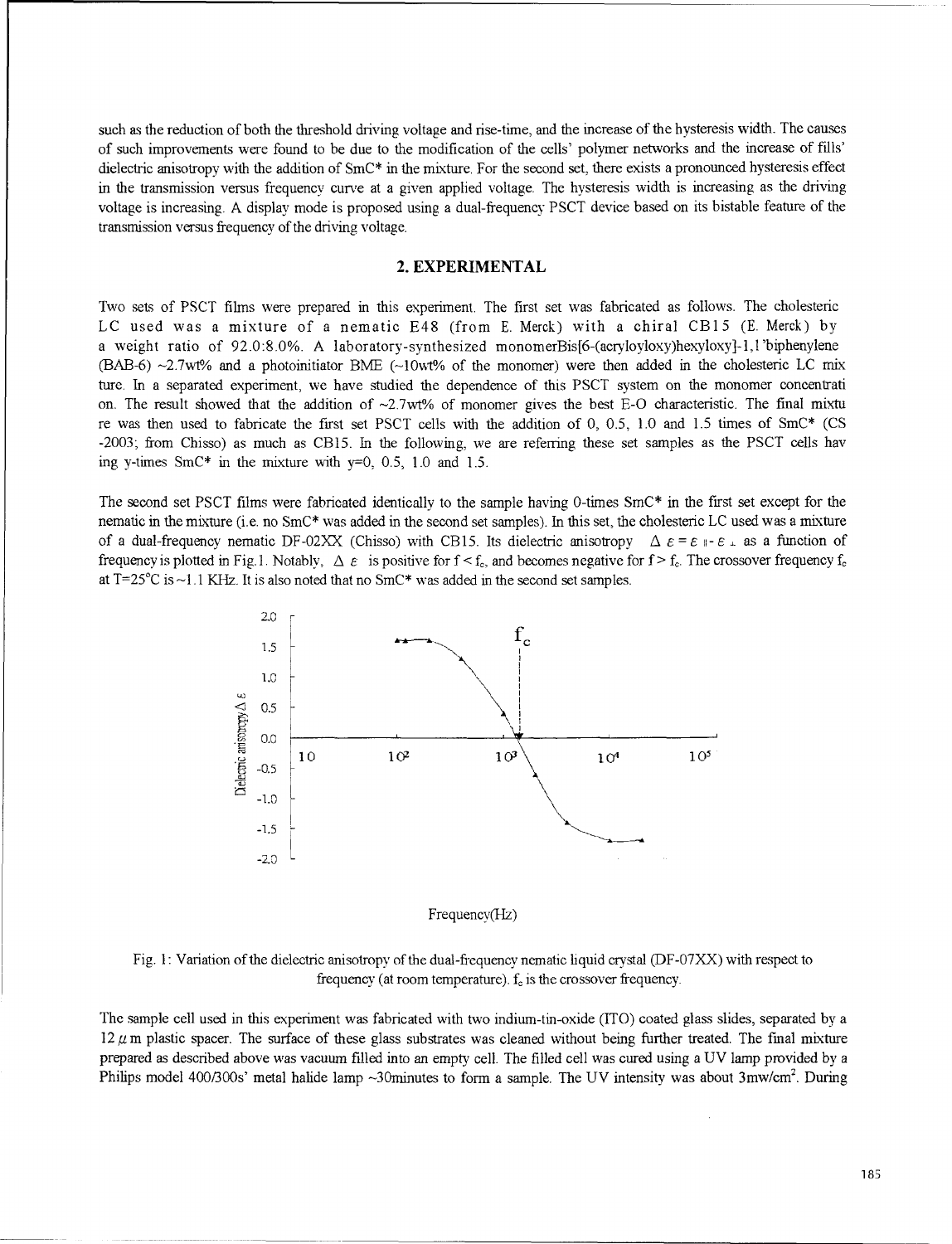curing, the LCs in a cell were aligned homeotropically with the application of a 300 Hz square-wave voltage across the ITO electrodes (~40V, 65V for the first and second sets, respectively).

Details of apparatus used to perform the electro-optical measurements can be found in Ref **15.** For scanning electron microscope (SEM) study of the film's polymer network, details on how to prepare the sample can be found in Ref. 16. To measure the pitch length, cholesteric planar cells having a thickness of  $12 \mu$  m were employed using a FTIR spectroscopy. Finally, an Impedance Analyzer was used to measure the dielectric constant of LC mixtures.

#### **3.** RESULTS **AND DISCUSSION**

The measured E-O characteristics of the first set samples are shown in Figs. 2 and 3. Let the hysteresis width  $\Delta V$  be defined as the voltage difference at the mid-point of the ramp-up curve (voltage increase) and the ramp-down curve (voltage decrease) between the maximum and minimum transmission in Fig. 2. And, the threshold (driving) voltage  $V_{th}$  is defined as the voltage of the light transmission to increase 10% from the minimum in the ramp-up curve. Notably, Fig. 2 shows that  $V_{th}$  is decreasing, but  $\Delta V$  is increasing with an increasing  $SmC^*$  concentration in the mixture. It is also noted from Fig. 3 that the rise-time (10-90%) and the fall-time (90-10%) are decreasing and increasing, respectively, with an increasing SmC\* concentration. Based on the driving scheme designed for PSCT normal-mode displays<sup>6,7</sup>, it is desired to have a lower  $V_{th}$ , but a larger  $\Delta V$ .



Fig. 2: Measured transmissions of the PSCT cells having y-times SmC\* concentrations (y=SmC\*/CB15)



Fig. 3: The measured response times of the PSCT cells having y-times SmC\* concentration (y=SmC\*/CB15).

In order to understand the causes that give rise to the results shown in Figs. 2 and **3.** We then studied the polymer network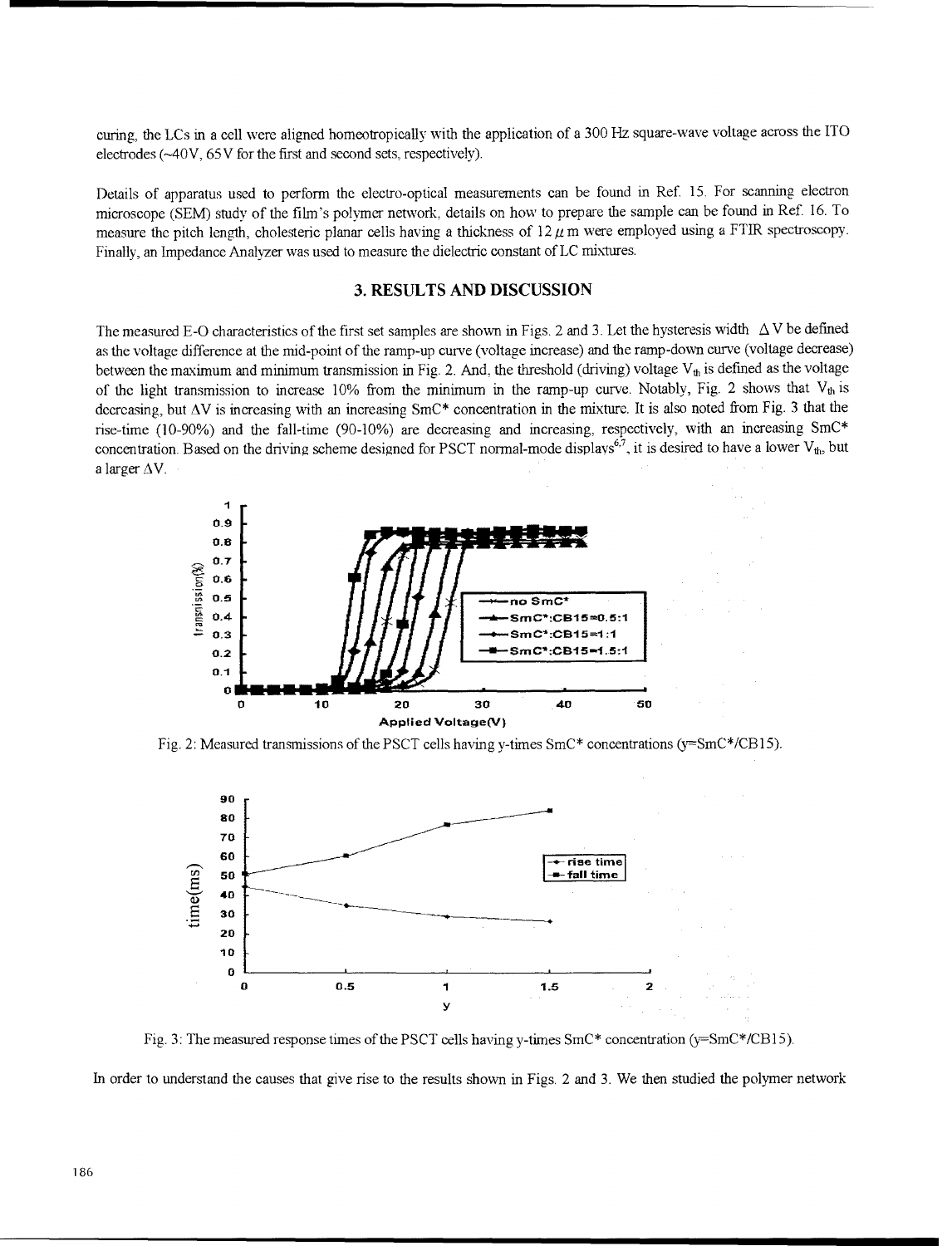morphologies of these cells. The pitch length of the cholesteric LC mixtures with various SmC\* concentrations was also measured. It was found that, regardless of the SmC\* concentration, the cholesteric LC mixtures have about the same pitch length for the first set samples. The top-view SEM images of the cells' polymer network are depicted in Fig. 4. It is clear to see that adding a small amount of SmC\* in the cell modifies the cells' polymer network morphology significantly. As the added SmC\* concentration increased, more polymers were phase-separated out to form the polymer network. As a result, the formed polymer network became denser. For PSCT normal-mode cells, the polymer fibers align perpendicularly to the cells' surface. The formed polymer networks induce an alignment force on LC molecules that helps a PSCT cell to transit from its off-state (focal-conic state) to on-state (homeotropic alignment). We would expect that the denser polymer network resulting from the increasing SmC\* concentration in the cell gives a stronger alignment force. The decrease of  $V_{ab}$ , rise-time and the increase of  $\Delta V$  and the fall-time shown in Fig. 2 and 3 are, thus, reasonable.







Fig. 4: Top-view **SEM** images of the polymer network formed in **PSCT** cells having y-times SmC\* concentrations  $(y=SmC*/CB15)$ , (a)  $y=0$ , (b)  $y=0.5$ , (c)  $y=1.0$ , (d)  $y=1.5$ .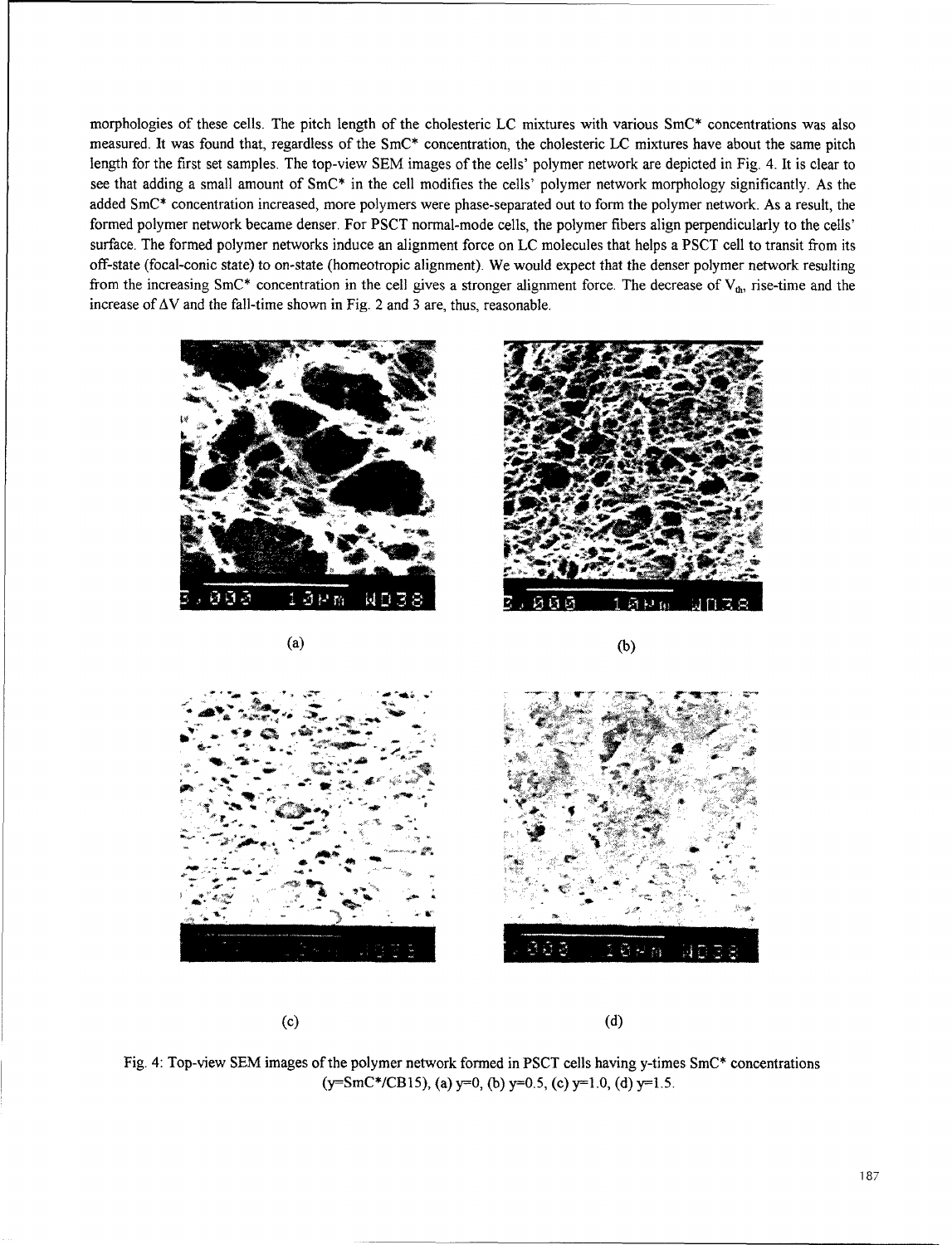

Fig. 5: Measured transmissions of a dual-frequency PSCT cell as a function of the applied voltage at four different frequencies.

Figure 5 shows the variations of the measured transmission of a dual-frequency PSCT cell with respect to the applied voltage driven at four different frequencies. Notably, both  $V_{th}$  and  $\triangle V$  are increasing with an increasing frequency for the lower three frequencies. At **f--20,000** Hz, it is not switchable. With the application of an electric field, a PSCT normal-mode cell transits from a focal-conic (helical structure) state to a homeotropic state. The  $V_{th}$  is known to be  $^{17}$ 

$$
V_{th} = \frac{2\pi d}{p} \sqrt{\frac{\pi K_{22}}{|\Delta \epsilon|}},
$$
 (1)

where p is the pitch length , $\Delta \varepsilon$  is the dielectric anisotropy, K<sub>22</sub> is the twist elastic constant and d is the cell's thickness. Since  $\Delta \varepsilon$  of a dual-frequency LC is decreasing with an increasing frequency for  $f < f_c$ , the increase of V<sub>th</sub> with an increasing frequency shown in Fig. 5 is consistent with Eq. (1). At  $f=20,000$  Hz,  $\Delta \epsilon$  is believed to be very small, so the device is not switchable. It is noted from Fig. **I** that the device should be unable to be switched by an applied voltage at a frequency f-fe. A much higher unswitchable frequency observed in Fig. 5 is believed to be due to the impurities such as CB15, BAB-6 monomer dissolved in LC. Furthermore, the decrease of  $\triangle V$  with a decreasing frequency is believed to be due to the decrease of the field strength by the polarization charges. As the frequency is increasing, the liquid crystal is driven initially in the conduction regime, and then approaching to the dielectric one. The compensation effect is thus smaller as the frequency is increasing,

Figure 6 gives the variations of the measured transmissions with respect to the frequency at three driving voltages. The data points were taken every ten seconds at a given applied voltage. At low frequencies,  $\Delta \varepsilon$  is positive and relatively large, the cell is transparent due to its homeotropical alignment. At higher frequencies,  $|\Delta \varepsilon|$  becomes so small that the cell remains in the focal-conic (opaque) state. The cell transits from the homeotropical alignment (clear) to the focal-conic state (opaque) at a higher frequency when driven with a larger voltage. It is reasonable since a higher voltage could maintain the cell aligned in the homeotropical state with a relatively lower value of  $|\Delta \varepsilon|$  (i.e. higher frequency). It is noted from Fig. 6 that the curves trace back at different routes with lowering the frequency. There exists a pronounced "hysteresis" effect. The cause of such a "hysteresis" effect may be associated with the smaller polarization field in the higher frequency. As mentioned above, the polarization field is stronger in the low frequency (conductive) regime. The "hysteresis" width is larger when the cell is driven with a larger voltage.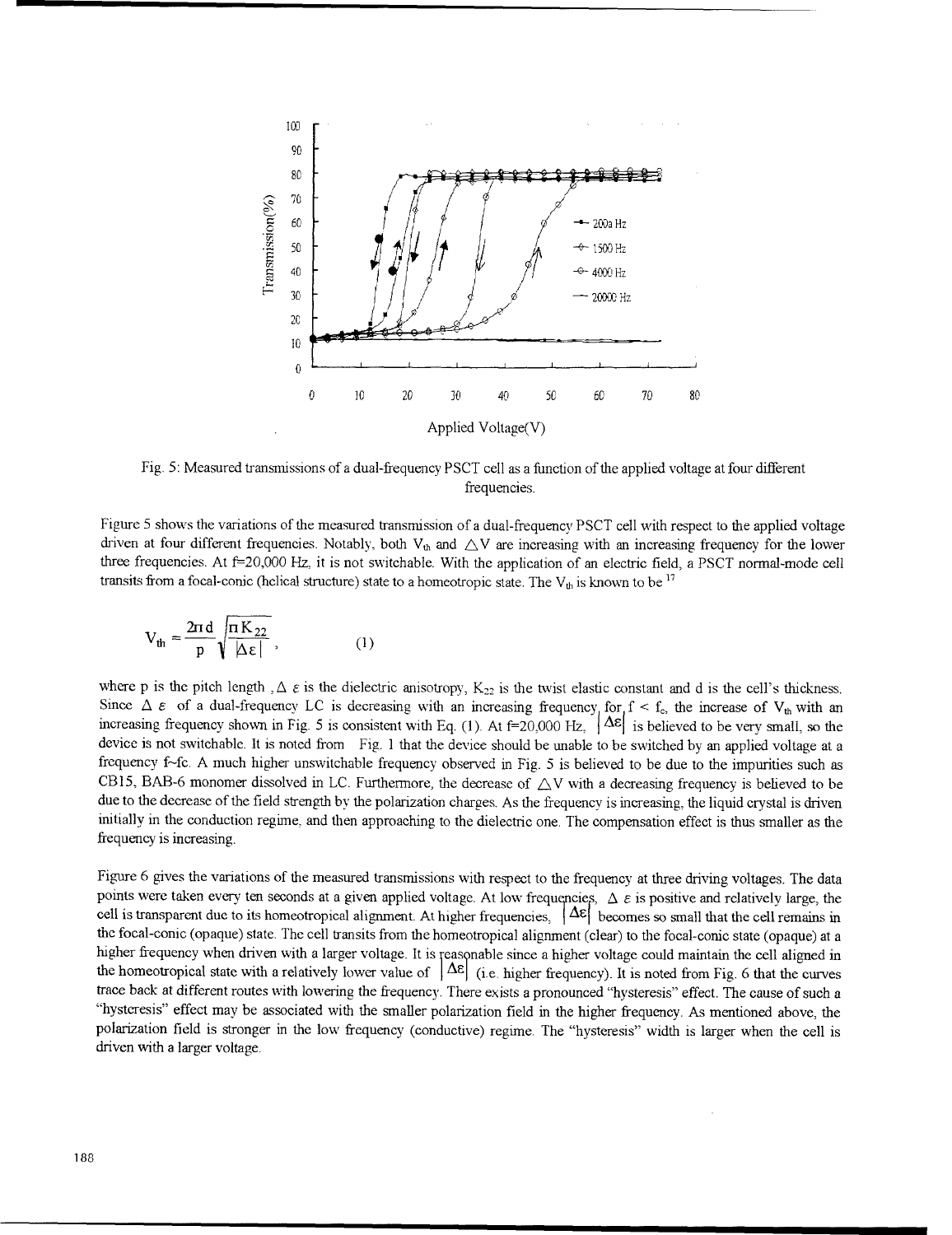

Fig. 6: Variations of the measured transmissions with respect to the frequency (T-f curve) at three driving voltages,  $V_{\text{rms}}=$ 50V, 60V and 70V.The data points were taken every ten seconds under a driven voltage

Using the bistable feature shown in Fig. 6, we propose a driving scheme for a PSCT display. Referring to Fig. 7, which is a simplified drawing representing one of curves shown in Fig. 6, the display is initially driven with an applied voltage at a frequency f<sub>2</sub> at C point. It is in a focal-conic (off) state. It can be switched on (homeotropical state) by increasing the frequency to  $f_3(\Delta f = f_3 - f_2)$  and decreasing back to  $f_2$ . Similarly, it can be switched off by decreasing the frequency from  $f_2$  to  $f_1$  ( $\Delta f = f_2 - f_1$ ), and increasing back to f<sub>2</sub>.

In conclusion, we have studied two sets of PSCT samples. It is found that adding a small amount of SmC\* in the mixture could result in a lower threshold voltage, a faster rise-time and a larger hysteresis width of the device. From the perspective of PSCT display applications<sup>7</sup>, these features are desired. In addition, a PSCT based on a dual-frequency nematic LC exhibits a pronounced "hysteresis" effect in its electrooptical curve. A display mode is proposed using this bistable feature.



Fig. 7: A simplified T-f curve of a dual-frequency PSCT cell illustrated in Fig. 6. The cell driven by an AC voltage of frequency  $f_2$  can be either at homeotropical (on) state or at focal-conic (off) state, depending on the change of the frequency from  $f_3$  to  $f_2$  or  $f_1$  to  $f_2$ .